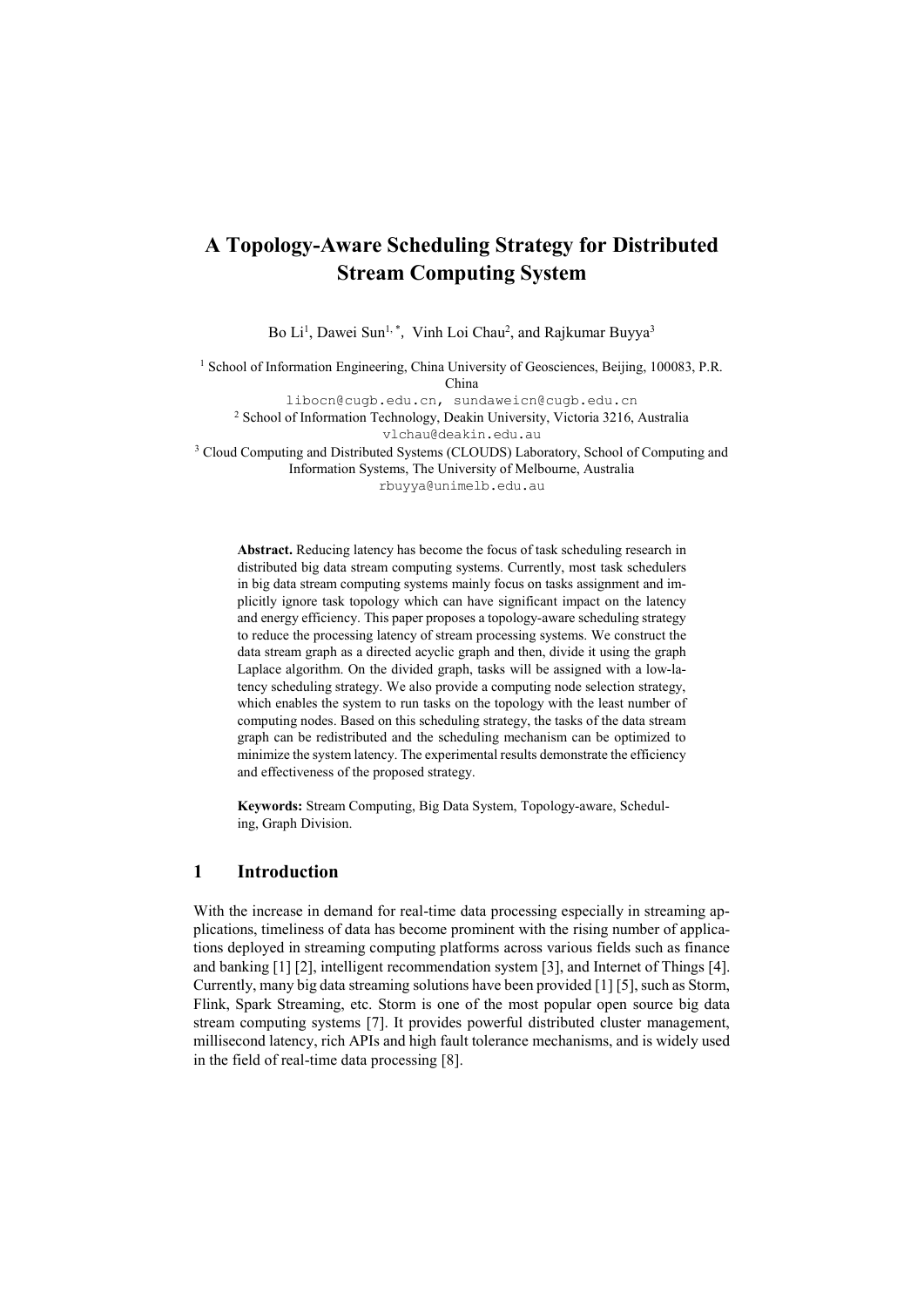Storm's stream processing can be viewed as a directed acyclic graph (DAG) topology [5]. Stream is an abstraction of data transmission between different vertices. It is an unbounded sequence of tuples in time. Storm has two types of vertices: Spout and Bolt. Spout is the source representing the Stream and is responsible for emitting Streams from a specific data source of the topology. Bolt can receive any number of streams as input and then process the data. Bolt can also emit new streams to the downstream Bolt for processing.

System latency and system throughput are important metrics to measure the performance of a stream computing system [7-9]. Therefore, reducing system latency and improving system throughput are the major challenges for task schedulers. Task scheduling for stream computing systems is an effective way to achieve these goals. If tasks are assigned based on the transfer rate between them and the computing resources on the compute nodes, system latency and system throughput can be significantly improved.

The topology-aware scheduling policy is able to place tasks on the appropriate compute nodes based on the structure of the topology. To achieve this goal, we first need to construct DAGs and divide them rationally, and assign tasks to as few compute nodes as possible.

#### **1.1 Contributions**

In this paper, our primary focus is to reduce the time delay of distributed stream processing systems. Our contributions are as follows:

- (1) We established the DAG model, and a graph partitioning method based on graph Laplacian which can be used to create high-quality partitioning results quickly and efficiently.
- (2) Based on the partitioning results, tasks are allocated using a low-latency scheduling strategy. We then proposed a computing node selection strategy to run tasks on the topology with the least number of nodes. We named this approach Ts-Stream.
- (3) We conducted experiments to evaluate system performance using time delay as a metric. The experiments demonstrated the effectiveness of our proposed strategy.

#### **1.2 Paper Organization**

The rest of the paper is organized as follows. Section 2 will explain DAG model and communication model. In Section 3, the graph partitioning method based on graph Laplacian and the Ts-Stream scheduling strategy are introduced. Section 4 dictates the experiment set up and report the evaluation results. Section 5, summarizes related studies on the scheduling problem. Finally, conclusions and future works are presented in Section 6.

2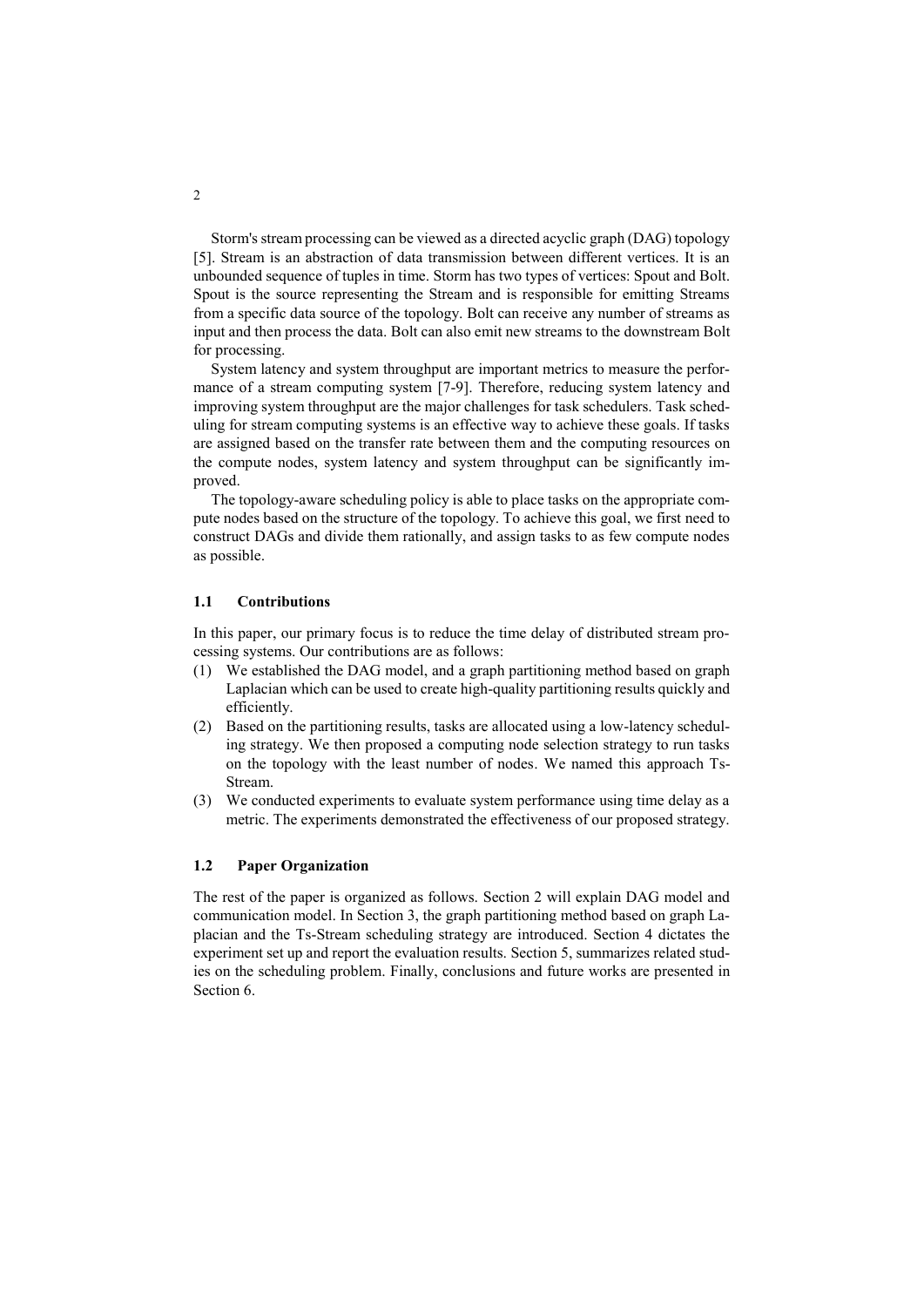# **2 Related Work**

Computational models of Big Data can be divided into batch computing and streaming computing [10]. Batch computing are suitable for different big data application scenarios when data is first stored for computation and the real-time requirements are not a priority. Streaming computing is more suitable for the application scenarios that have strict realtime requirements and do not need to store data first [11].

At the time this work is conducted, researches related to large data batch processing and calculation is relatively mature, forming an efficient and stable batch computing system represented by Google's MapReduce programming model and the opensource Hadoop computing system [6] [12].

In streaming computing, it is impossible to determine the moment of arrival and the order of arrival of data, and it is also impossible to store all the data [13]. Many solutions have been proposed to solve this problem. Yahoo launched S4 Streaming Processing Computing System in 2010 [14], Twitter launched Storm Streaming Computing System in 2011 [5], and Flink originated from a research project called Stratosphere [4]. Storm, S4 and Flink have typical streaming data computing architecture, where data is computed in task topology and outputs valuable information, which has largely driven the development and application of big data streaming computing technology.

Scheduling problem of streaming applications is an active research area [16].

In [17], a Storm-based resource-aware scheduling policy, R-Storm, was proposed. R-Storm considers resource constraints in three main aspects: CPU, memory, and bandwidth. It focuses on memory constraints and considers CPU and network bandwidth constraints as soft constraints.

In [18], a dynamic resource scheduling DRS is proposed to meet the estimation of necessary resources required for real-time demand, effective and efficient re-resource provisioning and scheduling, and effective implementation of such scheduler in cloudbased DSMS.

In [19], a stream computing system T-Storm was proposed. T-Storm monitors data traffic and CPU load changes of each worker node in real time through an external plugin to achieve fine-grained control and optimized resource usage of the worker nodes.

Thread-level task migration is also an important research direction for task scheduling. In [20], a thread-level task migration N-Storm is proposed, which can perform thread-level task migration without stopping the Storm, avoiding the time wastage due to unnecessary Executor and worker stops and restarts.

The detailed division of the topology is also an important direction to reduce the system delay. In [21], an adaptive hierarchical scheduling P-Scheduler was proposed, which reduces the system latency by dividing the topological graph using the open source graph partitioning software METIS and then dividing the tasks with tightly transmitted data among the same compute nodes after two levels of scheduling.

Ensuring that the system latency is in a reasonable range is also an important direction. In [22], the task assignment problem with delay guarantee (TAPLG) is introduced and two heuristic algorithms, AHA and PHA, are proposed, while considering the critical path of the topology to reduce the latency of the stream topology and reduce the energy consumption.

The above task scheduling works on Storm rarely considers the structure of the topology map. In this work, we proposed Ts-Stream strategy uses the graph Laplacian algorithm to quickly divide the task graph, and uses fewer computing nodes to run the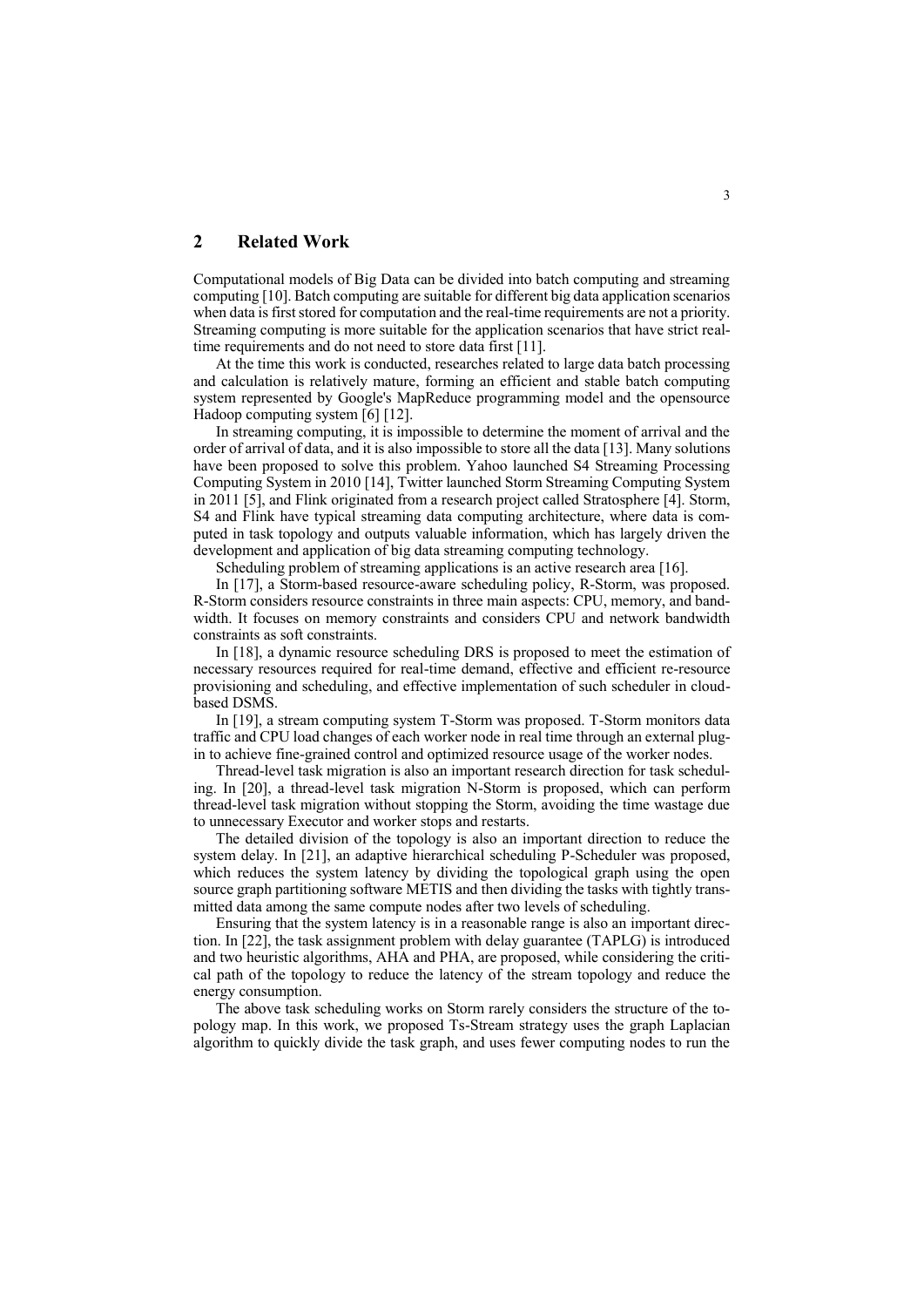topology, reducing the system latency of the system. The summary of the comparison between our work and other closely related works is given in Table 1.

| Parameter            | <b>Related Work</b> |   |    |   |   |           |
|----------------------|---------------------|---|----|---|---|-----------|
|                      |                     |   | 19 |   |   | Ts-Stream |
| Task scheduling      |                     |   |    |   |   |           |
| Communication saving |                     |   |    | x | x |           |
| Latency saving       |                     | x |    |   |   |           |
| Topology aware       | ×                   | x | x  | × | x |           |
| Graph partition      | x                   | x | x  | × |   |           |

**Table 1.** Comparison of Ts-Stream and related work

## **3 Problem Statement**

This section introduces DAG model and communication model in big data stream computing environments.

#### **3.1 DAG Model**

The big data stream processing process can be represented by DAG, in which a vertex represents a Spout or a Bolt, and a directed edge between two vertices forms a Stream between them. Stream is an infinite sequence of tuples and can be considered as an abstraction of data communication between components (Spout or Bolt). A DAG can be represented as  $G = (V, E)$ , where  $V = \{v_1, v_2, ..., v_n\}$  represents a finite set of *n* vertices and  $E = \{e_{1,2}, e_{1,3},...,e_{n-i,n}\}\$ ,  $i \in \{1,2,...,n\}$  is a finite set of directed edges. The Spout component acts as a data source to send tuples to the topology, while Bolt implements the processing of data by the topology and passes the results to the downstream components. Each component can execute multiple tasks to increase the parallelism of the topology.



**Fig. 1.** A topology of Storm

Figure 1 shows a topology with five components including one Spout and four Bolts. The number of vertices in each component is also the number of instances of the component.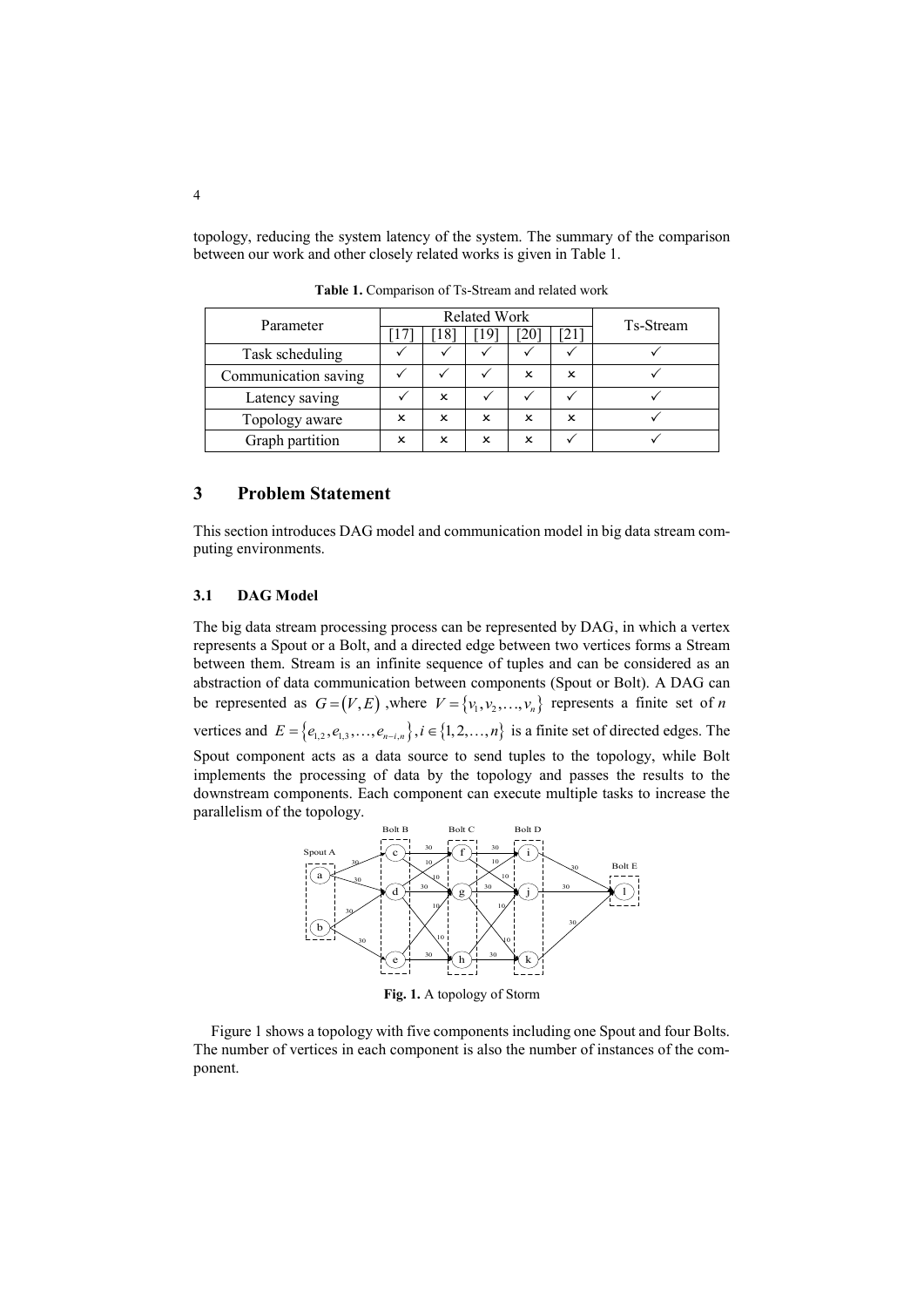We define  $r_{ij}$  as the transfer rate of tuples between two adjacent vertices, which is the number of tuples sent from  $v_i$  to  $v_j$  per unit time. Since the arrival rate of the data stream changes, when the data stream fluctuates greatly at a certain moment, if this value is taken at this point in time, the accuracy of the entire DAG will be affected. In order to avoid the effect of violent fluctuations in the data stream at a specific point in time, we take the mathematical expectation  $E_r$  of all  $r_{ij}$  in the statistical time as the data transfer rate between two vertices.

$$
E_r = \frac{1}{n} \sum_{i=1}^n r_{ij},
$$
 (1)

In term of resources required for a task, we only consider CPU to focus more on the scheduling issue. However, the proposed solution can be applied for other types of resources including memory and bandwidth. We denote  $R_{C_v}$  as the total amount of re-

sources to be consumed by the whole topology and it can be represented by (2).

$$
R_{C_v} = \sum_{i=1}^n R_{C_{v_i}},\tag{2}
$$

where  $R_{C_{\nu_i}}$  is the CPU resources consumed by a task.

#### **3.2 Communication Model**

In a stream computing system, there are three types of communications causing the overhead problem: processes between compute nodes, processes within a compute node and threads within a process.

Processes between compute nodes usually have higher communication overhead than processes within a compute node. These first two type of communication overheads are more significant than the third type which happens between threads in a process [17]. Therefore, in this research, we will ignore the inter-threads communication and focus on solving the top two types.



**Fig. 2.** Task assignment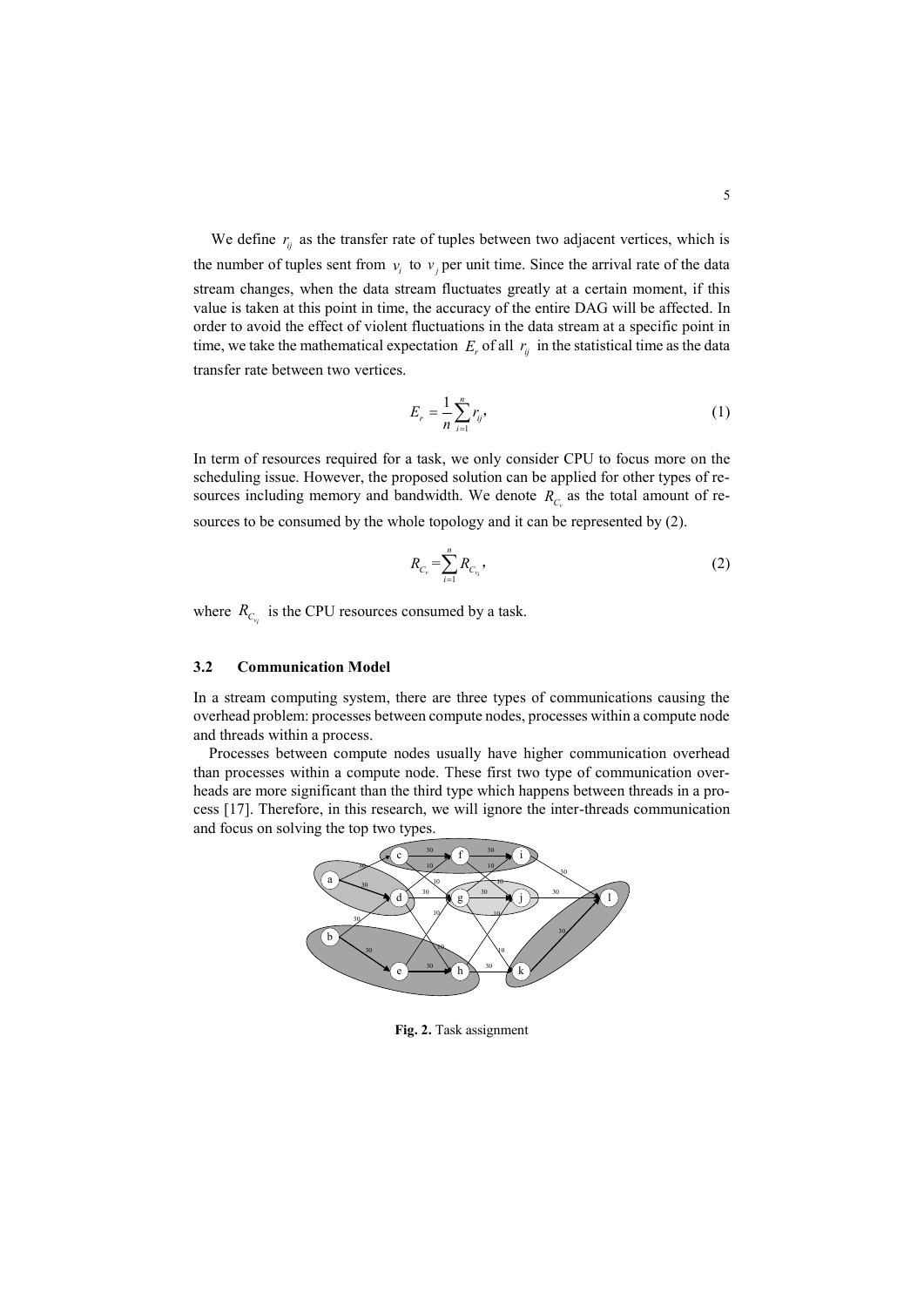As shown in Figure 2, placing adjacent nodes with high communication rates in the same process or computing node can effectively reduce communication delays.  $P = \{p_1, p_2, \ldots, p_u\}$  is used to denote the compute nodes in the cluster. The amount of data transfer between compute nodes in the cluster  $d\mathbf{v}_p$  is denoted by (3).

$$
dt v_p = \sum_{i=1}^{u} \sum_{j=1}^{u} dt v (p_i, p_j), i < j,
$$
 (3)

subjected to

to  
\n
$$
dv(p_i, p_j) =\begin{cases}\n0 & \text{no data transmission between } p_i \text{ and } p_j, \\
E_r \cdot q & \text{otherwise,} \n\end{cases}
$$
\n(4)

where  $div(p_i, p_j)$  denotes the data transfer rate between  $p_i$  and  $p_j$ , and q denotes the number of task pairs communicated between  $p_i$  and  $p_j$ .

Use  $W = \{w_1, w_2, \dots, w_h\}$  to denote the processes within the same compute node, and its total data transfer  $dt v_w$  is denoted by (5).

$$
dt v_{w} = \sum_{i=1}^{h} \sum_{j=1}^{h} dt v(w_{i}, w_{j}), i < j,
$$
\n(5)

subjected to

to  
\n
$$
dv(w_i, w_j) =\begin{cases}\n0 & \text{no data transmission between } w_i \text{ and } w_j, \\
E_r \cdot a & \text{otherwise,} \n\end{cases}
$$
\n(6)

where  $div(w_i, w_j)$  denotes the data transfer rate between  $w_i$  and  $w_j$ , and a denotes the number of task pairs communicated between  $w_i$  and  $w_j$ .

 $dv_s$  denotes the total data transmission and will be calculated as follows.

$$
dt v_s = dt v_p + dt v_w, \qquad (7)
$$

If we can minimize the amount of data transferred between compute nodes and between processes, we can largely reduce the communication overhead of the system and reduce the system latency.

$$
Min(S_{cd}) \Leftrightarrow Min(dtv_s), \qquad (8)
$$

where  $S_{cd}$  represents the system communication delay.

Therefore, we can reduce  $\frac{dv_p}{v}$  by assigning tasks to as few compute nodes as possible. In the selection of compute nodes, compute nodes are selected in descending order for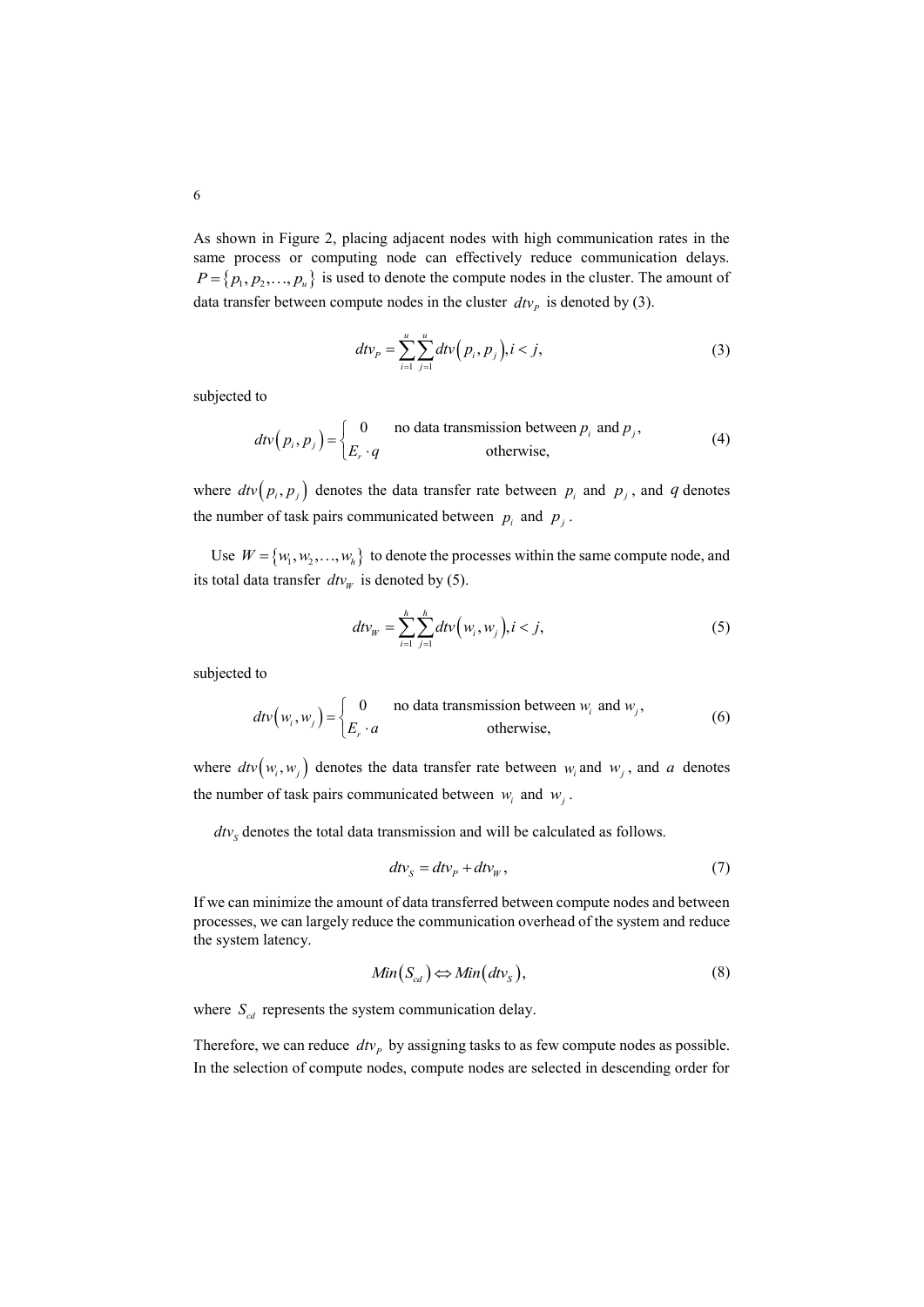task assignment based on the amount of available CPU resources in the compute nodes. This approach allows a single compute node to accommodate more tasks, and in addition to further reducing the amount of data transfer between compute nodes, it also reduces system energy consumption by shutting down and hibernating idle compute nodes.

# **4 Ts-Stream Overview**

Ts-Stream is a task scheduling strategy based on topology awareness. It is used to reduce the latency and energy consumption of distributed stream computing systems. This section focuses on a detailed discussion of Ts-Stream, including its system architecture, graph Laplacian-based graph partitioning approach, and task assignment strategy.

#### **4.1 System Architecture**

The Ts-Stream system adds a monitoring module, a database module, and a Ts-Stream scheduling generation module to the Storm system architecture, as shown in Figure 3. The monitoring module regularly collects information from the system, such as the data transfer rate between executors, the load of executors and the load of worker nodes, and then stores them in the database. The Ts-Stream module reads this information from the database, first divides the different sub-topological graphs through the graph partitioning algorithm, and then generates a new schedule and delivers it to the Nimbus master node. To deploy our proposed task scheduling strategy, IScheduler will be implemented as an interface in Storm's custom scheduler.



**Fig. 3.** Ts-Stream topology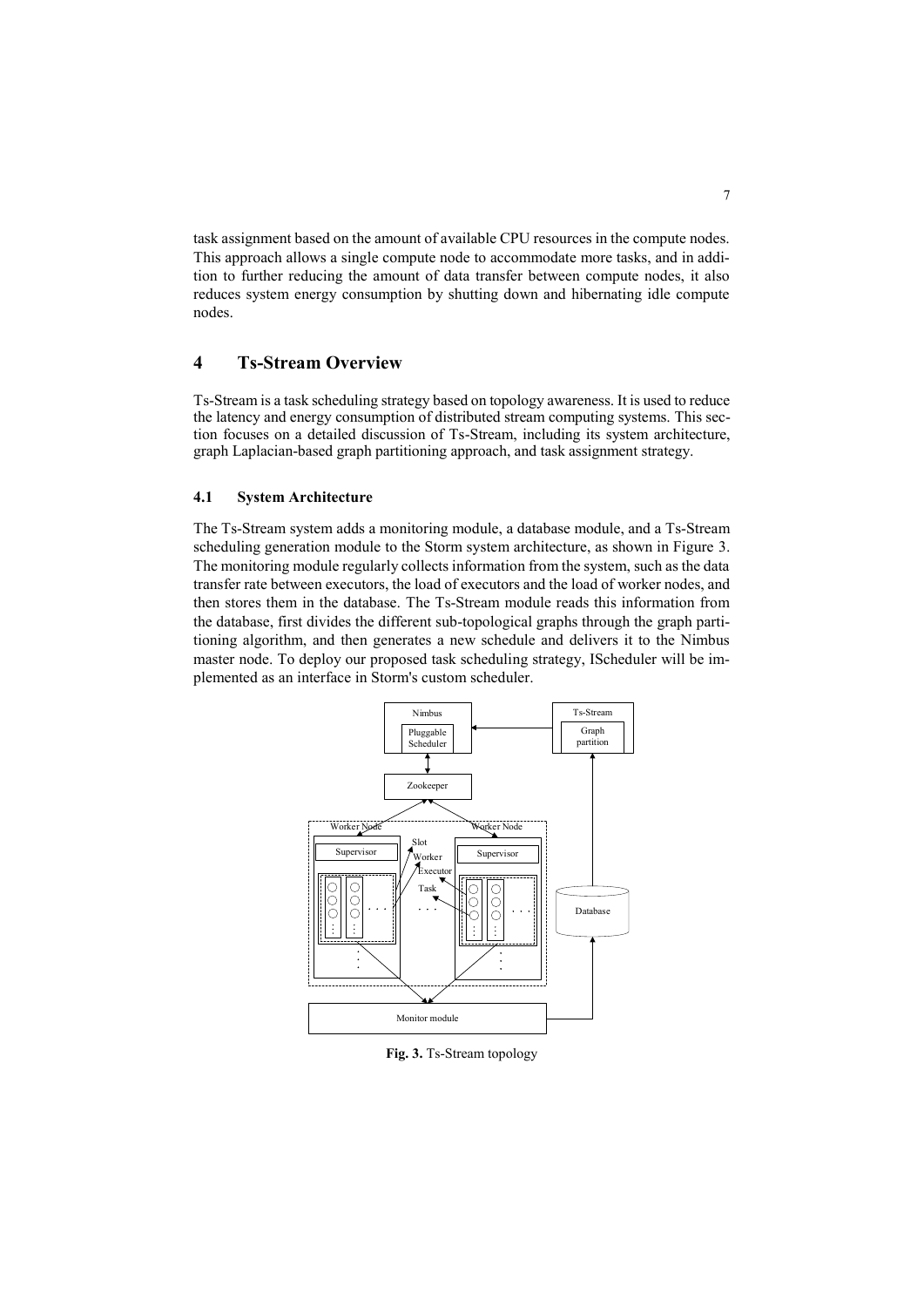In a distributed stream computing environment, the data stream rate and the load of the computing node are constantly changing. Moreover, due to the existence of a faulttolerant mechanism, tasks may be restarted on other computing nodes. The existence of these problems will affect the performance of the system, so dynamic adaptive scheduling is essential. Ts-Stream will periodically check the operating status of the system. When the system is in a high-latency state for a long time or the remaining capacity of the computing node exceeds the threshold, it will generate a new schedule based on the topology information at this time.

# **4.2 Graph Division**

Graph partitioning is used to divide the graph into two or *k* subgraphs to minimize the weights of the edges connecting different subgraphs and maximize the weights of the edges within the same subgraph. However, minimizing the value of cut edges can lead to some bad partitions, such as the partitioning of the topological graph into 1 vertex and  $n-1$  vertices in Figure 4 (a). In order to achieve a good partitioning as in Figure 4 (b), we can adjust the objective function, while making the sum of the edge weights in each part of the divided subgraphs as large as possible, the sum of the edge weights among the subgraphs is as small as possible. Using the Laplacian matrix, such segmentation results can be obtained simply and effectively.



**Fig. 4.** Two different graph division results

In the graph partitioning phase, a graph partitioning method is described in Algorithm 1.

**Algorithm 1**: Graph partitioning algorithm based on graph Laplacian.<br>1. **Input**:  $E = \{e_{1,2}, e_{1,3}, \dots, e_{n-i,n}\}, i \in \{1, 2, \dots, n\}, k$ .

1. **Input:** 
$$
E = \{e_{1,2}, e_{1,3}, \ldots, e_{n-i,n}\}, i \in \{1, 2, \ldots, n\}, k
$$
.

- 2. Output:  $k$  subgraphs after division, weights of cut edges.
- 3. **for** *M* **do**
- 4.  $m_{ij} = e_{ij}$
- 5. **end for**
- 6. **for** *D* **do**
- 7. **if**  $i = j$  do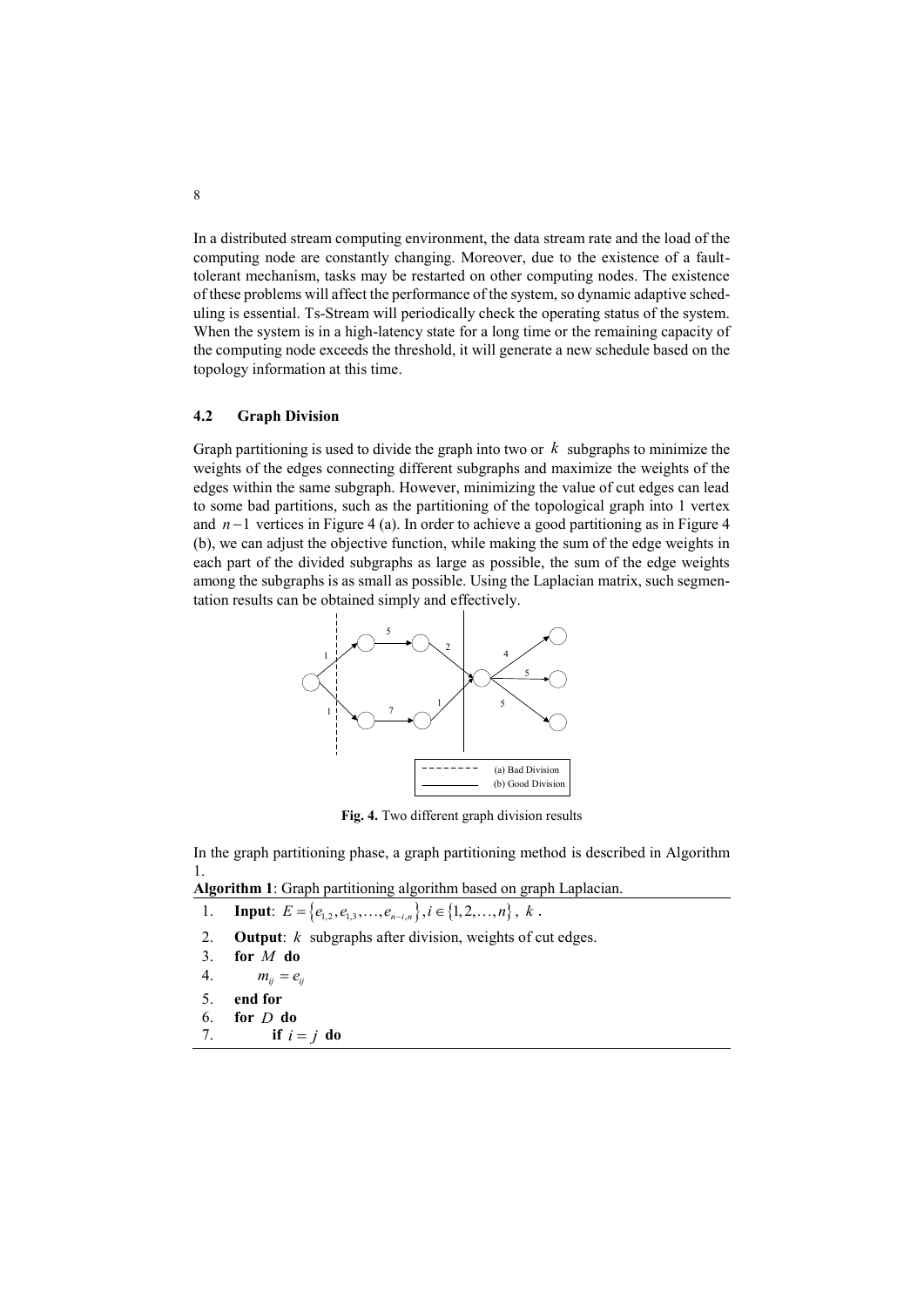| 8.  | $d_{ij} = \sum_{j=0}^{n-1} m_{ij}$                                               |
|-----|----------------------------------------------------------------------------------|
| 9.  | else                                                                             |
| 10. | $d_{ii} = 0$                                                                     |
| 11. | end if                                                                           |
| 12. | end for                                                                          |
|     | 13. Calculate the eigenvalues and eigenvectors of L, $\Lambda$ and $Z_{nk}$      |
|     | 14. $Z_{nk} = [y_1, y_2, \dots, y_n] \leftarrow Z_{nk} = [z_1, z_2, \dots, z_k]$ |
|     | 15. for $y_i$ do                                                                 |
|     | 16. Perform k-means clustering on $y_i'$                                         |
|     | 17. $class(y_i) \leftarrow class(y'_i)$                                          |
| 18. | end for                                                                          |
|     | 19. <b>return</b> $k$ subgraphs and cut edge value.                              |
| ורד |                                                                                  |

The input of the algorithm includes the edge weight set  $E = \{e_{1,2}, e_{1,3}, \dots, e_{n-i,n}\}, i \in \{1, 2, \dots, n\}$  of DAG and the number of subgraphs k to be divided. The output is the divided *k* subgraphs and the cut edge value. Steps 2 to 14 are to generate the adjacency matrix *M* and the degree matrix *D* according to the weights of the directed edges of the DAG. According to the result, the Laplace matrix L is solved, and the first k minimum eigenvalues  $\Lambda = \{\lambda_1, \lambda_2, ..., \lambda_n\}$  and the corresponding eigenvector  $Z_{nk} = [z_1, z_2, \dots, z_k]$  of L are solved. According to the Rayleigh-Ritz theory [23], k-means clustering is performed on the row vectors of the matrix composed of eigenvectors, and the results are mapped to the original graph to complete the division of DAG.

With this graph division method, adjacent tasks with high transmission rates can be allocated into the same node, and the amount of data transmission between computing nodes and between processes can be reduced, thereby realizing low-latency processing of the system.

#### **4.3 Algorithm Description of Ts-Stream**

In the task assignment phase, we propose a topology-aware task allocation strategy described in Algorithm 2.

**Algorithm 2**: Topology-aware task scheduling strategy.

- 1. **Input**:  $E_r$  and  $C_{cn}$
- 2. **Output**: data stream task scheduling based on topology awareness.
- 3.  $V = \{v_1, v_2, \ldots, v_n\}$
- 4.  $E = \{e_{1,2}, e_{1,3}, \ldots, e_{n-i,n}\}, i \in \{1,2,\ldots,n\}$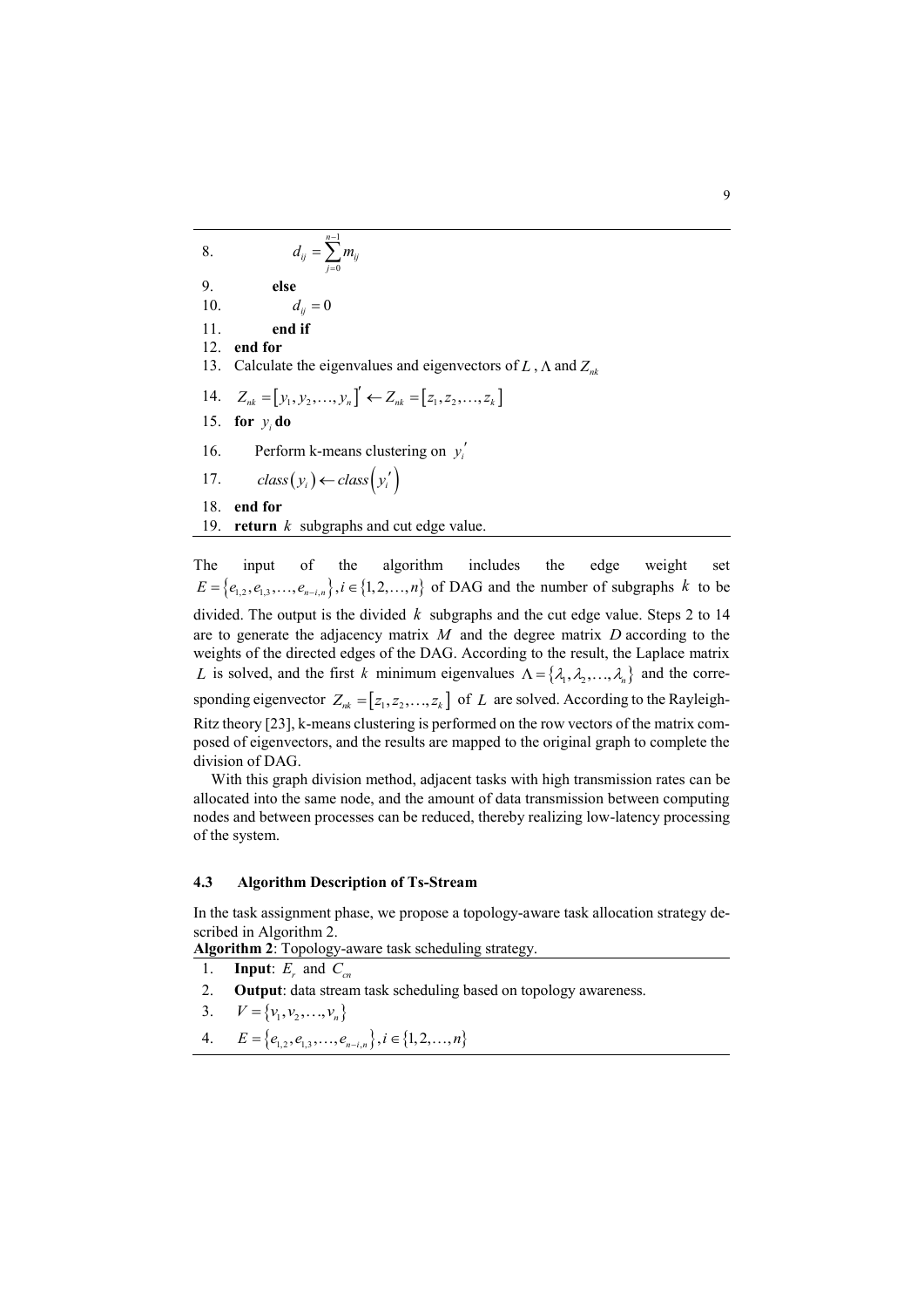5.  $G = \{G_1, G_2, \ldots, G_k\} \leftarrow G = (V, E)$ 6. Arrange  $C_{cn}$  in descending order. 7. **If** DAG  $G = null \parallel C_n = null$  then 8. **return** null; 9. **end if** 10. while DAG  $G! = null$  do 11. Create a collection  $G_{sub}$ ; 12. **for**  $C_{cn_{\max}}$  **do** 13. Add the two subgraphs connected by the cut edge with the largest current weight to  $G_{sub}$ ; 14. **while**  $C_{G_{sub}} < C_{c n_{max}}$  do 15. Add to G the subgraph with the largest weight of the edge connected to *Gsub* ; 16. **end while** 17.  $C_{\text{max}} \leftarrow C_{G_{\text{sub}}}$ ; 18. **end for** 19.  $G = null$ ; 20. **end while** 21. **return** topology-aware task scheduling

First, the data transfer rate between tasks is collected by the monitoring module to construct a DAG. Although there can be multiple tasks on an executor, in our experiments, there is only one task on an executor by default. Then submit the DAG and the parameter *k* of the number of subgraphs that need to be divided to the graph partitioning module. Where *k* by (9).

$$
k = \frac{n}{w_e},\tag{9}
$$

where  $w_e$  takes the value of the number of executors in the worker.

The graph segmentation module divides the DAG into *k* parts and arranges all the cut edges in descending order according to the cut edge weights. The working nodes are also arranged in the order of capacity from largest to smallest. First, the two subgraphs connected by the edge with the largest weight are selected and put into the first working node, and then the subgraphs connected by the edge with the largest weight of its adjacent edges are also assigned to this working node until this working node reaches the set threshold  $C_a$ . The value of  $C_a$  by (10).

$$
C_a = C_{cn} \cdot \alpha,\tag{10}
$$

10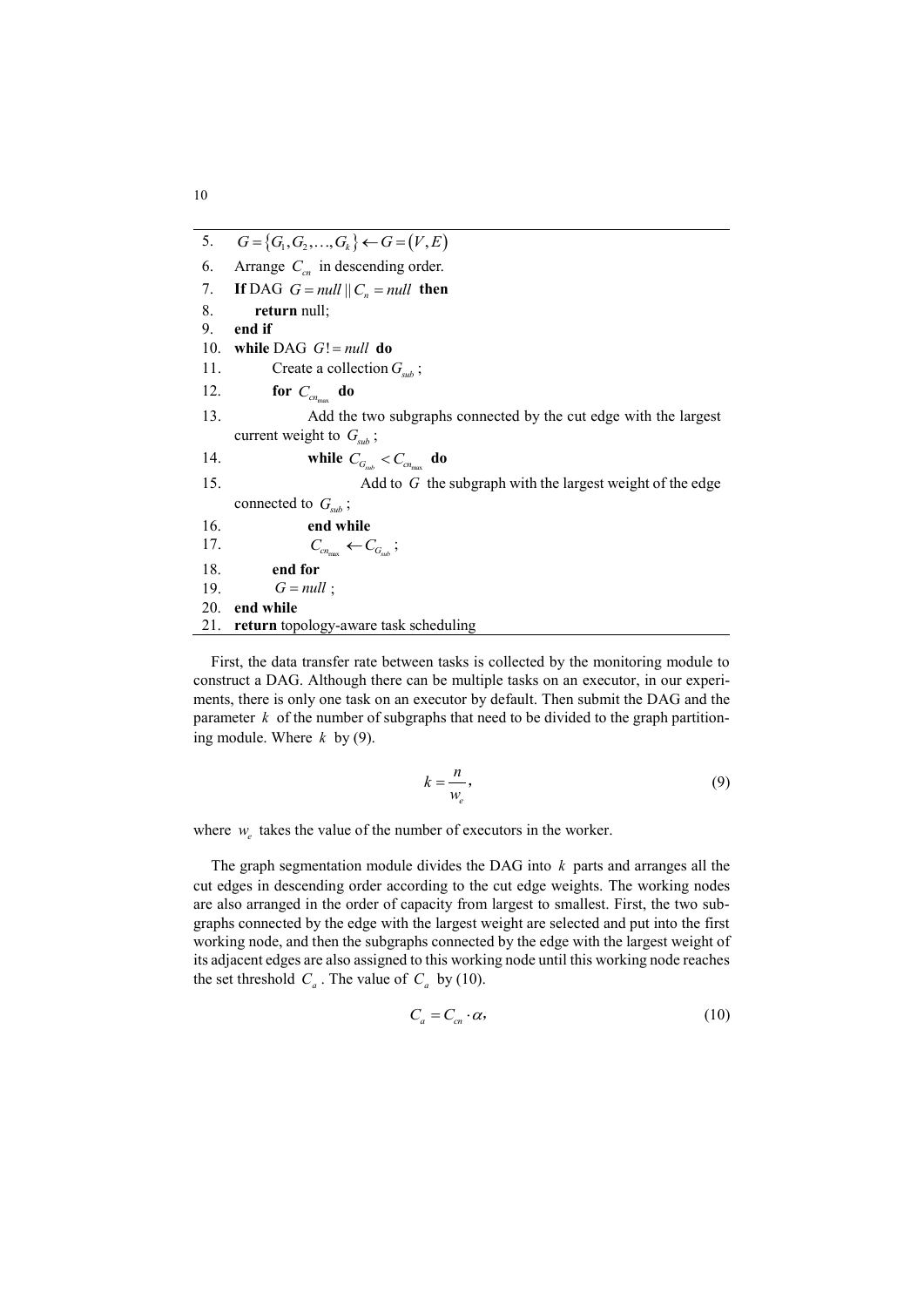where  $C_{cn}$  is the available computational resources of the node and alpha is factor for resource utilization (set to 0.7 by default).

Then the subgraphs are assigned to other compute nodes in turn until all subgraphs are assigned. This allows the allocation to be done using the least number of compute nodes, and the rest of the nodes are dormant or shut down, which has resulted in energy saving. This also reduces the cross-node communication and reduces the system latency.

# **5 Performance Evaluation**

In this section, we evaluate our Ts-Stream system. We first discuss the experimental environment and parameter settings, and then analyze the performance results.

#### **5.1 Experimental Environment and Parameter Setup**

Our proposed Ts-Stream system is developed based on Storm 2.1.0 and installed on CentOS 6.8. This cluster has 9 nodes, where 1 node is designed as a Nimbus node, 2 nodes are designed as Zookeeper nodes and the remaining 6 nodes are designed as Supervisor nodes. The Nimbus node uses DELL's R410, equipped with 12 Intel(R) Xeon(R) CPU X5650 @ 2.67 GHz 6-core processors and 12GB of memory. Zookeeper nodes and Supervisor nodes are virtual machines, equipped with 2 Intel(R) Xeon(R) CPU X5650 @ 2.67 GHz 2-core processors and 4GB of RAM. Each machine uses Storm 2.1.0 as the base system and is coordinated by Zookeeper 3.4.14. The software configuration of the Ts-Stream platform is shown in Table 2.

**Table 2.** Software configuration of the Ts-Stream

| <b>Version</b>     |  |  |  |  |
|--------------------|--|--|--|--|
| CentOS 6.8 64bit   |  |  |  |  |
| apache-storm-2.1.0 |  |  |  |  |
| jdk1.8 64bit       |  |  |  |  |
| zookeeper-3.4.14   |  |  |  |  |
| python 2.7.2       |  |  |  |  |
| Mayen 3.6.2        |  |  |  |  |
| MySQL-5.1.73       |  |  |  |  |
|                    |  |  |  |  |

We evaluate the system latency and system throughput by running WordCount and Top-N task topology. The task topology of WordCount and Top-N is shown in Figure 5.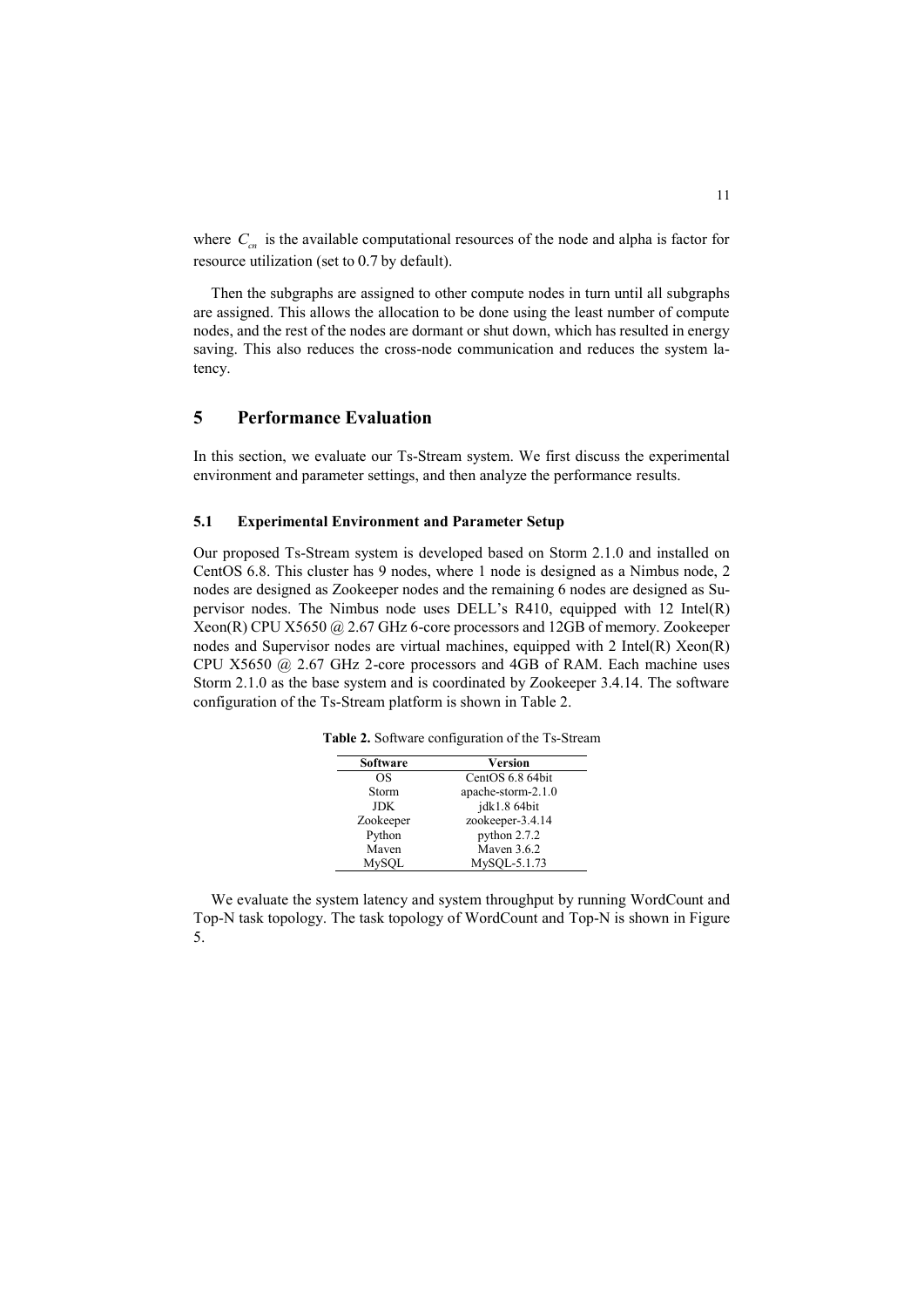

**Fig. 5.** The topology of WordCount and Top-N

### **5.2 Performance Results**

The experimental setting contains two evaluation parameters: system latency and system throughput.

(1) System latency

An important feature of stream computing systems is that they can process data in real time, so system latency is an important evaluation criterion. System latency is considered acceptable to users if it can be kept at the millisecond level. The lower the system latency, the better the real-time performance of the stream computing system. In Storm platform, the system latency can be obtained through Storm UI. We compare Ts-Stream with Storm's default scheduler. The processing latency metric is measured periodically over a period of 600 seconds.



**Fig. 6.** System latency for running WordCount

In the WordCount experiment, the processing latency of the system fluctuated over time, but Ts-Stream's processing latency was lower than the default task policy of the Storm platform. As shown in Figure 6, the processing latency of the TS-Stream policy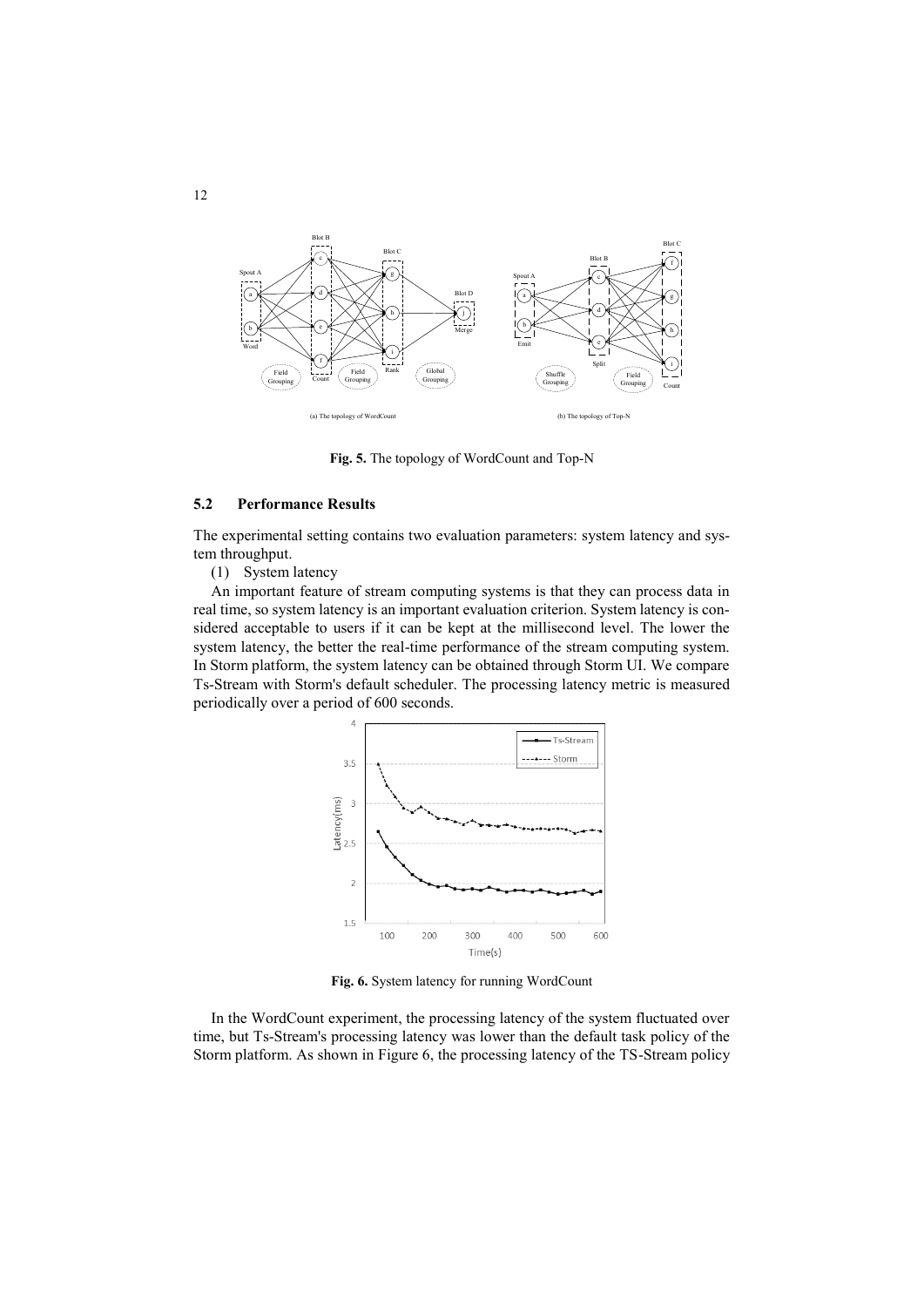

and the default Storm policy are 1.91 ms and 2.72 ms, respectively. It is clear that the average system latency of Ts-Stream is smaller than the default Storm policy when the system is stable.

**Fig. 7.** System latency for running Top-N

When the system latency stabilizes over time, Ts-Stream has better system processing latency compared to the Storm platform. As shown in Figure 7, the average system latency is 2.31 ms and 2.98 ms for Ts-Stream and Storm default task assignment policy, respectively, within [150,600] seconds.

(2) System throughput

System throughput reflects the system's ability to process data, which is estimated in terms of the number of tuples output by the DAG per second. The higher the system throughput, the better the stream computing system is able to process the data. In this set of experiments, we set the input rate of the data stream to 1000 tuples/s. The processing latency metric is measured periodically over 600 seconds.



**Fig. 8.** System throughput for running WordCount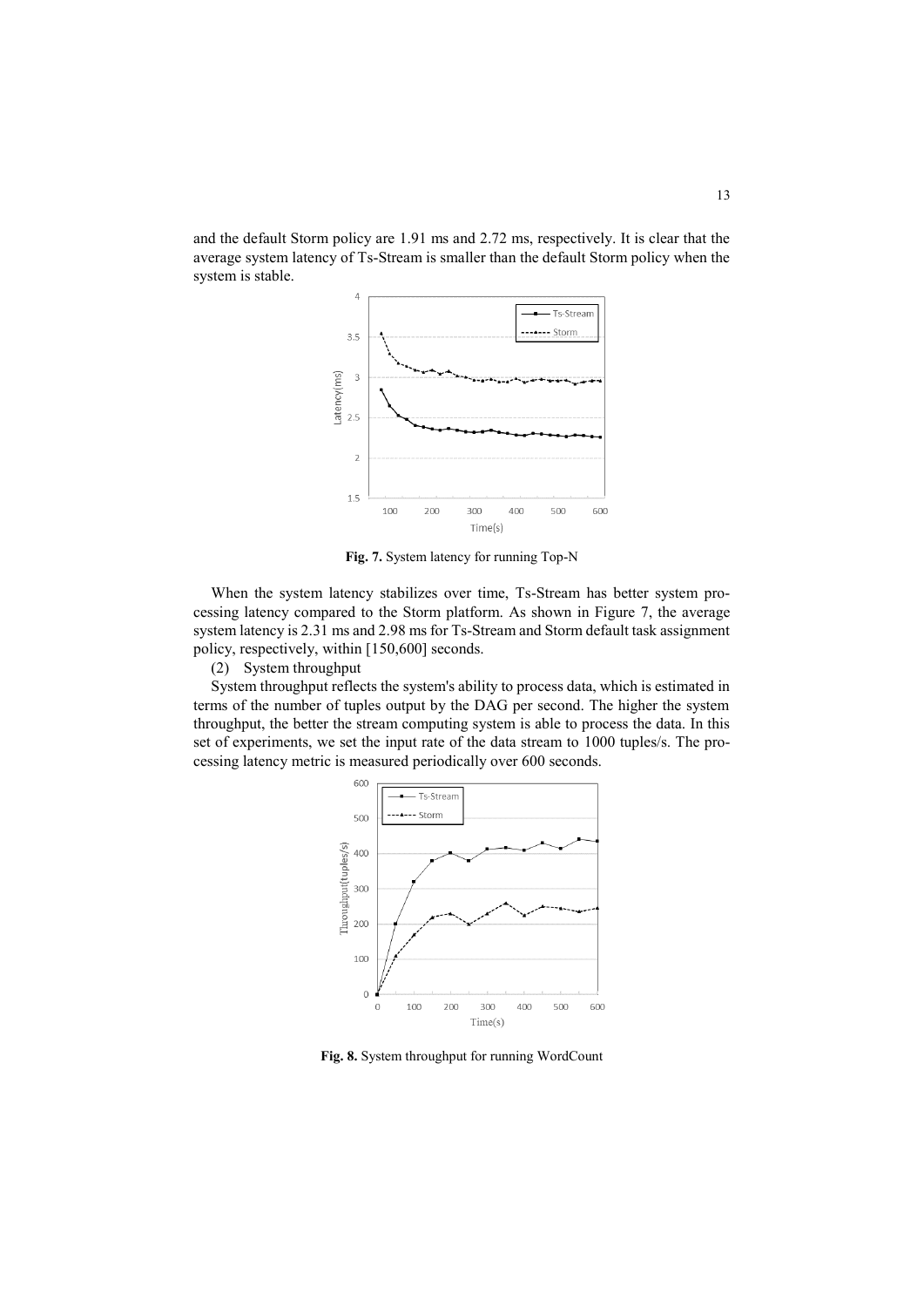When the data transfer rate is kept stable, Ts-Stream has higher system throughput compared to the default Storm policy. As shown in Figure 8, when the rate is set to 1000 tuples/s, the average system throughput of Ts-Stream and the default Storm policy during the stabilization phase is distributed as 412 tuples/s and 234 tuples/s. The average throughput of Ts-Stream proves to be higher than that of the default Strom policy.



**Fig. 9.** System throughput for running Top-N

As shown in Figure 9, Ts-Stream has higher system throughput compared to the default policy of Storm when running the task topology of Top-N. During the stabilization phase of both policies, the average throughput of Ts-Stream and Storm's default policy are 405 tuples/s and 222 tuples/s, respectively.

# **6 Conclusions and Future Work**

We proposed a topology-aware task scheduling policy Ts-Stream. it uses a graph partitioning algorithm based on graph Laplacian to partition the task topology graph into *k* subgraphs with higher internal task communication. In the task scheduling phase, it minimizes the number of turned-on nodes by assigning tasks to the compute nodes with the highest capacity. Experimental results show that Ts-Stream performs significantly better than Storm's default scheduling, reducing system latency and improving throughput.

As part of future work, we will focus on the following areas:

- (1) Consider other system resource constraints combined with the state of DAG vertices to further reduce the delay of the distributed stream computing system.
- (2) Deploy Ts-Stream in the actual big data stream computing environment, such as intelligent recommendation system, real-time stock market analysis, embedded advertising and other scenarios.

**Acknowledgements.** This work is supported by the National Natural Science Foundation of China under Grant No. 61972364; the Fundamental Research Funds for the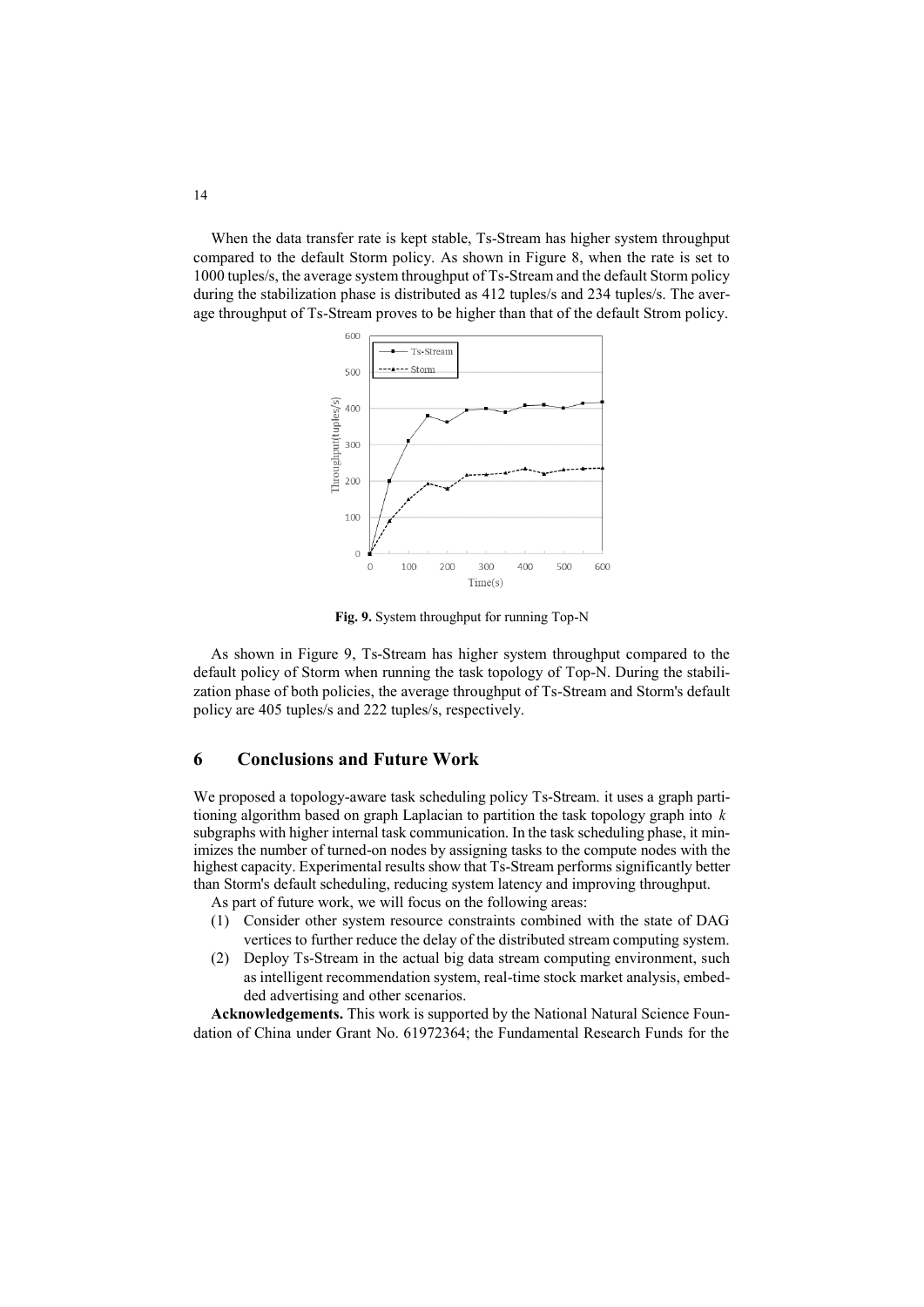Central Universities under Grant No. 2652021001; and Melbourne-Chindia Cloud Computing (MC3) Research Network.

# **References**

- 1. Chintapalli, S., Dagit[, D., e](https://ieeexplore.ieee.org/author/38468175100)t al.: Benchmarking Streaming Computation Engines: Storm, Flink and Spark Streaming. In: 2016 IEEE International Parallel and Distributed Processing Symposium Workshops, IPDPSW, Chicago, IL, USA, pp. 1789-1792. IEEE (2016).
- 2. Shih, D., Hsu, H., Shih, P.: A Study of Early Warning System in Volume Burst Risk Assessment of Stock with Big Data Platform. In: 2019 IEEE 4th International Conference on Cloud Computing and Big Data Analysis, ICCCBDA, Chengdu, China, pp. 244-248. IEEE (2019).
- 3. Kridel, D., Dolk, D., Castillo, D.: Adaptive Modeling for Real Time Analytics: The Case of "Big Data" in Mobile Advertising. In: 2015 48th Hawaii International Conference on System Sciences, Kauai, HI, USA, pp. 887-896 (2015).
- 4. Sharif, [A., Li, J., Khalil, M., Kumar, R., Sharif, M.I., Sharif, A.: Internet of things](https://ieeexplore.ieee.org/document/8301496)  [smart traffic management system for smart cities using big data analytics. In: 2017 14th](https://ieeexplore.ieee.org/document/8301496)  [International Computer Conference on Wavelet Active Media Technology and Infor](https://ieeexplore.ieee.org/document/8301496)[mation Processing, ICCWAMTIP, Chengdu, China, pp. 281-284 \(2017\).](https://ieeexplore.ieee.org/document/8301496)
- 5. Storm Homepage, [http://storm.apache.org/,](http://storm.apache.org/) last accessed 2021/4/25.
- 6. Hadoop Homepage, [http://hadoop.apache.org/,](http://hadoop.apache.org/) last accessed 2021/4/25.
- 7. Farahabady, M R H., Samani, H R D., Wang, Y., et al.: A QoS-aware controller for Apache Storm. In: 2016 IEEE 15th International Symposium on Network Computing and Applications, NCA, pp. 334-342. (2016).
- 8. Liu, Y., Shi, X., Jin, H.: "Runtime-aware adaptive scheduling in stream processing," In: Concurrency and Computation: Practice and Experience, vol. 28(14), pp. 3830-3843. (2016).
- 9. Dongen, G., Poel, D.: Evaluation of Stream Processing Frameworks. In: IEEE Transactions on Parallel and Distributed Systems, vol. 31, no. 8, pp. 1845-1858. (2020).
- 10. Benjelloun, S., et al.: Big Data Processing: Batch-based processing and stream-based processing. In: 2020 Fourth International Conference On Intelligent Computing in Data Sciences, ICDS, Fez, Morocco, pp. 1-6. (2020).
- 11. Aniello, L., Baldoni, R., Querzoni, L.: Adaptive online scheduling in Storm. In Proceedings of the 7th ACM international conference on Distributed event-based systems, pp. 207–218. ACM (2013).
- 12. Dean, J., Ghemawat, S.: MapReduce: simplified data processing on large clusters. In: Communications of the ACM, vol. 51, no. 1, pp. 107-113. ACM (2008).
- 13. Mehmood, E., Anees, T.: Challenges and Solutions for Processing Real-Time Big Data Stream: A Systematic Literature Review. In: IEEE Access, vol. 8, pp. 119123-119143. IEEE (2020).
- 14. Xhafa, F., Naranjo, V., Caballé, S.: Processing and Analytics of Big Data Streams with Yahoo!S4. In: 2015 IEEE 29th International Conference on Advanced Information Networking and Applications, Gwangju, Korea (South), pp. 263-270. IEEE (2015).